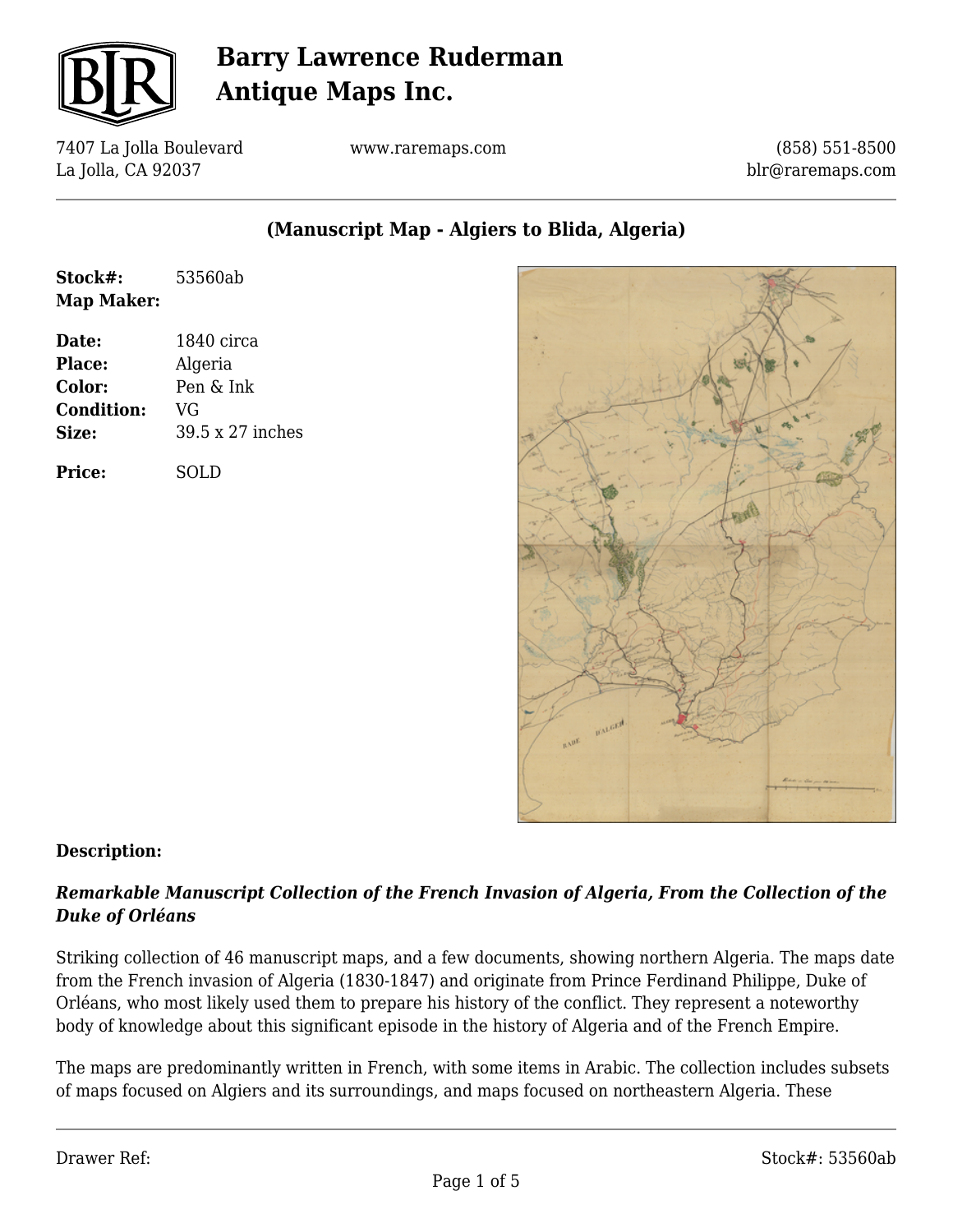

7407 La Jolla Boulevard La Jolla, CA 92037

www.raremaps.com

(858) 551-8500 blr@raremaps.com

## **(Manuscript Map - Algiers to Blida, Algeria)**

particular areas were the site of intense fighting between the French army and Algerian resistance forces during the French conquest of Algeria.

Maps in this collection include:

- Plans and views of Algiers
- Locations of French military encampments
- Strategic towns around Algiers including Blida, Medea, Kolea, and Boufarik
- Resistance-held towns across northern Algeria, including Constantine
- Major waterways, coastal areas, and routes between towns in northern Algeria

This collection most likely belonged to Prince Ferdinand Philippe, the Duke of Orléans, the eldest son of the French King Louis Philippe I (r. 1830-1848). Prince Ferdinand Philippe spent most of his notable military career in Algeria. He then spent his post-military life compiling a history of the French conquest of Algeria and accounts of his military campaigns. When he died at the young age of 32, the collection would have stayed within the family, eventually finding a home in the library of Ferdinand's youngest brother, Antoine, Duke of Montpensier.

This document is a highly-detailed map of the area between Algiers inland to Blida, in northern Algeria. It shows roads, towns, bodies of water, green spaces and fields, and rivers, but also military encampments. Blida, for example, has an "Inferior" and "Superior" encampments. Roads are marked with their destinations. A scale is in the lower right corner on this south-oriented map.

Blida was a major site of tribal resistance to French conquest. It was prized as an agricultural center in the fertile Mitidja Plain. Shortly after capturing Algiers in July 1830, the French army advanced to nearby Blida but was ambushed and driven back to Algiers by the Beni Saha and Beni Misra tribes. In November 1830, General Clauzel led a second failed attempt to capture Blida as part of a mission to defeat the Ottoman bey stationed at nearby Medea. From 1836-1838, the French built military garrisons in six villages surrounding Blida, and eventually captured the city with significant effort in 1839.

#### **France and Algeria in the nineteenth century**

The bustling port city of Algiers, and what would become the country of Algeria, was an autonomous region of the Ottoman Empire at the beginning of the nineteenth century. Its provincial ruler (*dey*) controlled Algiers and its surroundings; numerous inland tribal leaders pledged loyalty to the Sultan in Constantinople. Along the Barbary Coast, piracy and the slave trade were the main economic activities and the source of Algiers' wealth, along with the region's considerable wheat crops. European powers and the United States sought to end Algerian privateering and Christian slavery and took naval action against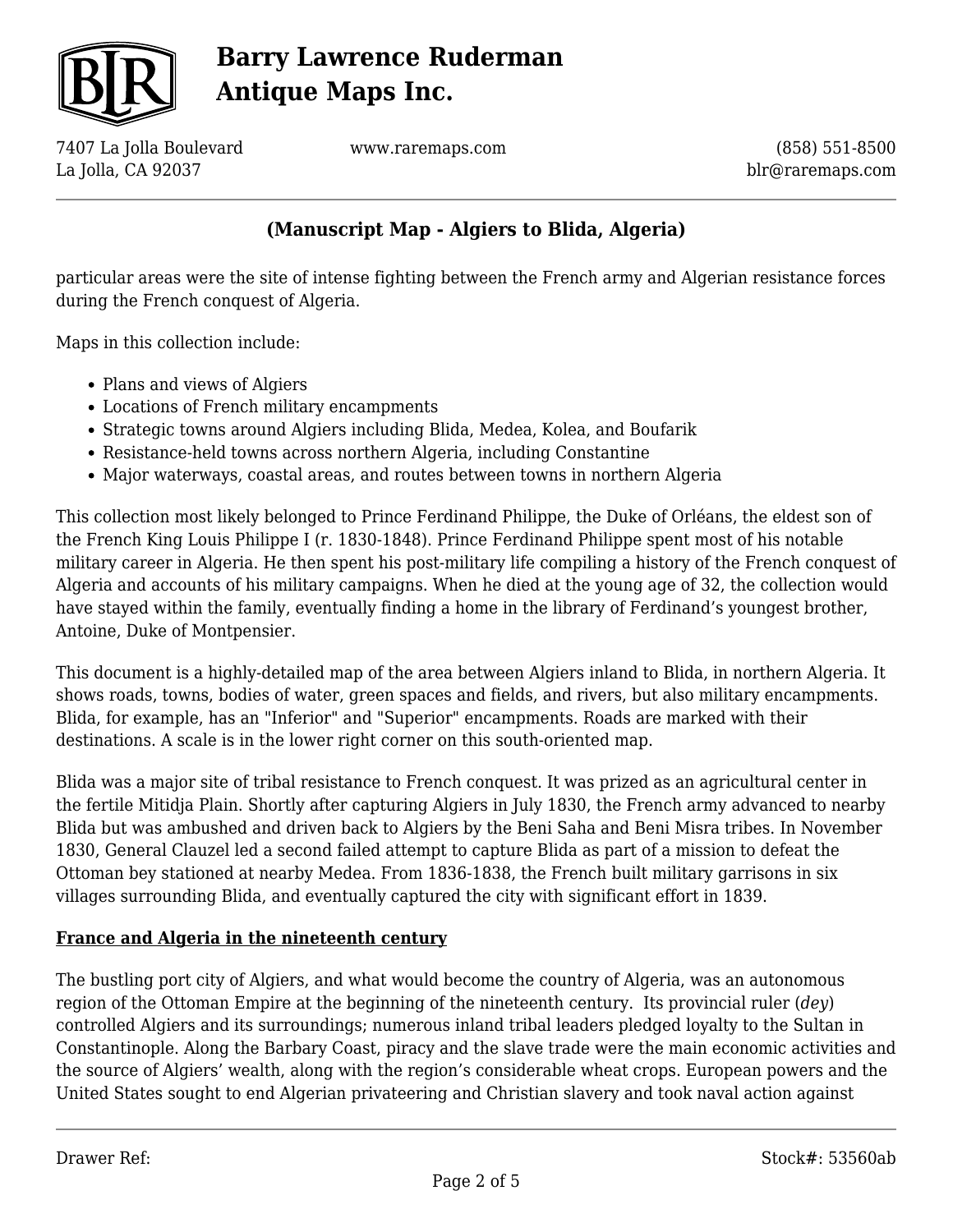

7407 La Jolla Boulevard La Jolla, CA 92037

www.raremaps.com

(858) 551-8500 blr@raremaps.com

## **(Manuscript Map - Algiers to Blida, Algeria)**

Algiers and the Barbary corsairs in 1815.

Relations between France and Algiers had flourished during the Napoleonic Wars with Algiers benefitting from France's large food import demands. Trouble began when France bought fourteen million pounds of wheat on credit from two traders in Algiers, Bacri and Busnach, but refused to pay back the debt. Bacri and Busnach were themselves in debt to the Ottoman ruler in Algiers and unable to pay until France paid them, leading to mounting tensions between Algiers and France.

### **The 1827 "Fly Whisk Incident"**

On April 29, 1827 the Ottoman ruler in Algiers, Dey Hussein ben Hassan, slapped the French consul Pierre Deval with his fly whisk (a switch-like tool commonly used to swat flies). Dey Hassan was angry over the longstanding French debt and Deval had recently strained relations further by supervising illegal fortification of French trading posts on the Dey's territory. Accounts claim that the two men exchanged insults, leading to the Dey striking Deval.

For the French, this diplomatic faux pas represented an opportunity: the French were concerned about British political and commercial influence in North Africa, veterans of the Napoleonic wars needed employment, and the current monarchy could use an overseas entanglement to direct public attention away from issues at home. The Fly Whisk Incident set off a years-long French naval barricade and embargo of the port of Algiers. After failed negotiations in July of 1829, the King's emissary, Captain de la Bretonnière, was fired upon by Ottoman Algerian forces; the French then began their conquest of Algeria in 1830.

Importantly, two views of Algiers included in this collection [\(here](https://raremaps.com/gallery/detail/53490ab) and [here\)](https://raremaps.com/gallery/detail/53489ab) were authored by Captain Jean-Baptiste Signoret, who was on the *Provence* with Captain de la Bretonnière during the failed negotiations. Signoret was able to capture a pivotal moment in the history of French-Algerian relations.

#### **French conquest of Algeria (1830-1847)**

On June 4, 1830, the French army, led by General de Bourmont, landed about fifteen miles west of Algiers in Sidi-Ferruch and was met by opposition from Ottoman Janissary and native Kabyle forces. Fighting lasted for three weeks, with Algerian forces sustaining major losses. Dey Hassan was forced to surrender, and the French took control of Algiers on July 5, 1830.

Just two weeks after capturing Algiers, the Bourbon monarchy of Charles X fell to the "Citizen King" Louis Philippe, who decided to continue the inherited military campaign. However, native Algerian resistance to French colonization proved difficult for the French forces to battle. At the time of formal annexation in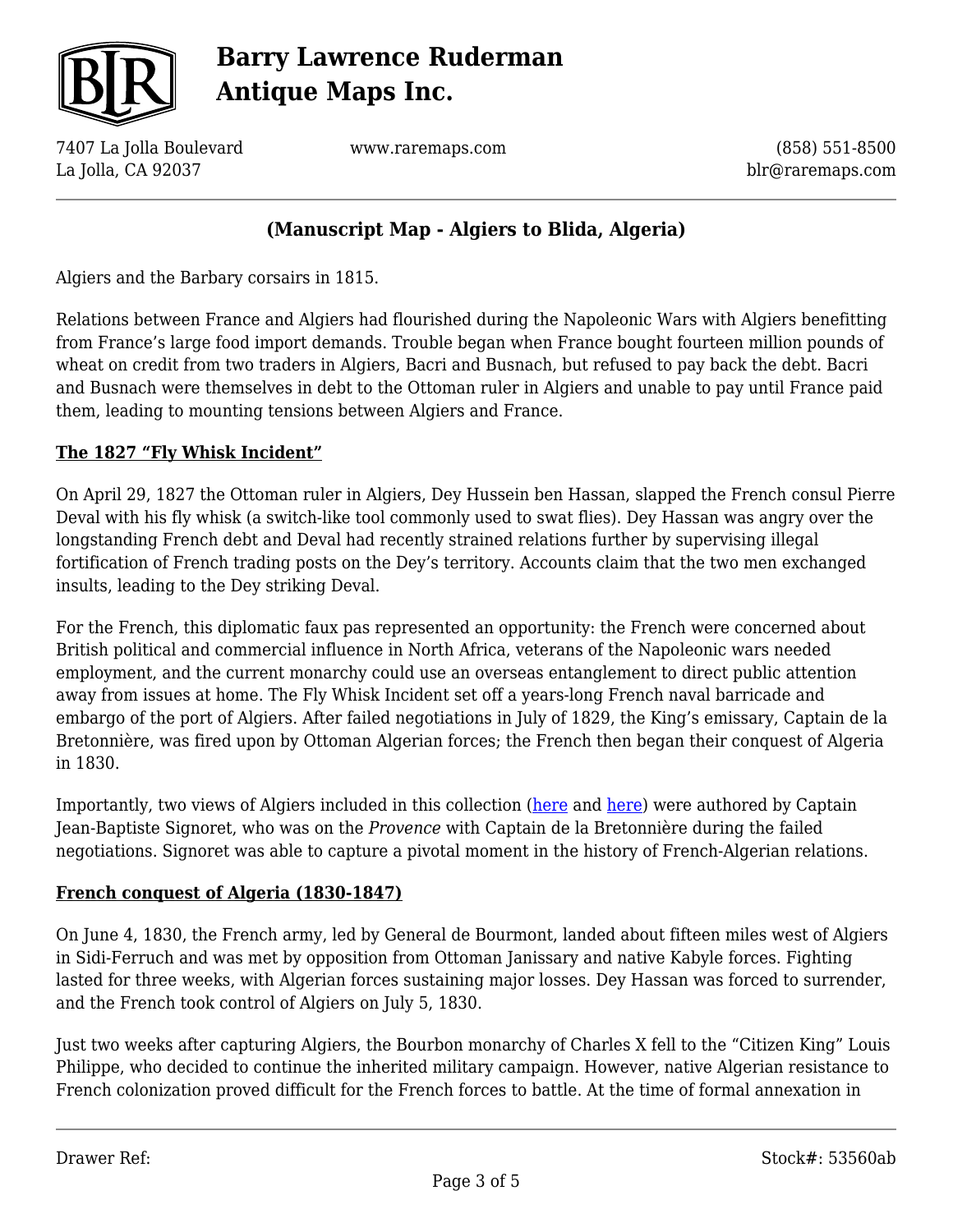

7407 La Jolla Boulevard La Jolla, CA 92037

www.raremaps.com

(858) 551-8500 blr@raremaps.com

## **(Manuscript Map - Algiers to Blida, Algeria)**

1934, for example, French occupation was still confined mainly to coastal towns and isolated outposts.

Emir Abdelkader was the religious and military leader of the Algerian guerilla resistance and at one point his forces controlled more than two-thirds of Algerian territory. The French military fought a drawn-out, bloody battle against Abdelkader and other resistance forces which eventually ended with Abdelkader's surrender in 1847.

#### **Ferdinand Philippe, Duke of Orléans: Military success and a tragic early death**

Prince Ferdinand Philippe d'Orléans, Duke of Orléans (1810-1842), was the son of King Louis Philippe I and Maria Amalia of Naples and Sicily. Ferdinand Philippe was born in Sicily while his parents were in exile, but he and his family returned to Paris after the fall of Napoleon in 1815. He married Princess Helen of Mecklenburg-Schwerin in 1837 and had two sons, Philippe, Count of Paris, and Robert, Duke of Chartres.

Ferdinand Philippe's father, the aforementioned "Citizen King", became the reigning monarch following the July Revolution of 1830 and the abdication of his cousin, Charles X. King Louis Philippe I was well known for his support of colonial expansion, particularly the French conquest of Algeria. As heir apparent, Ferdinand Philippe dedicated much of his military career to Algerian colonization, completing three tours: 1835-1836, 1839, and 1840. Ferdinand Philippe is perhaps most famous for his efforts to conquer Algeria's interior from Constantine to Algiers, breaking the Treaty of Tafna between France and Algerian resistance leader Emir Abdelkader and precipitating the complete conquest of Algeria by French forces.

Ferdinand Philippe enjoyed tremendous popularity among citizens of France for his unwavering support of French troops and veterans, as well as for his own military bravery, charity work, and patronage of the arts.

In 1842, at just 32, he was thrown from an out-of-control carriage and died shortly afterward in Neuillysur-Seine, France. Ferdinand Philippe's passing was deeply mourned by both elites and the French populace, who had seen the Prince as a promising successor to the throne: a charismatic, respected military leader and liberal thinker who would lead France in a new direction. His passing is widely viewed as changing the course of French history and signaled the ultimate demise of French monarchic rule. Without the beloved young prince, King Louis Philippe lacked crucial popular support, leading to the regime's downfall in 1848 and the subsequent rise of Napoleon III.

#### **Provenance and history of the collection**

This collection was in the possession of Ferdinand Philippe's youngest brother, Antoine, Duke of